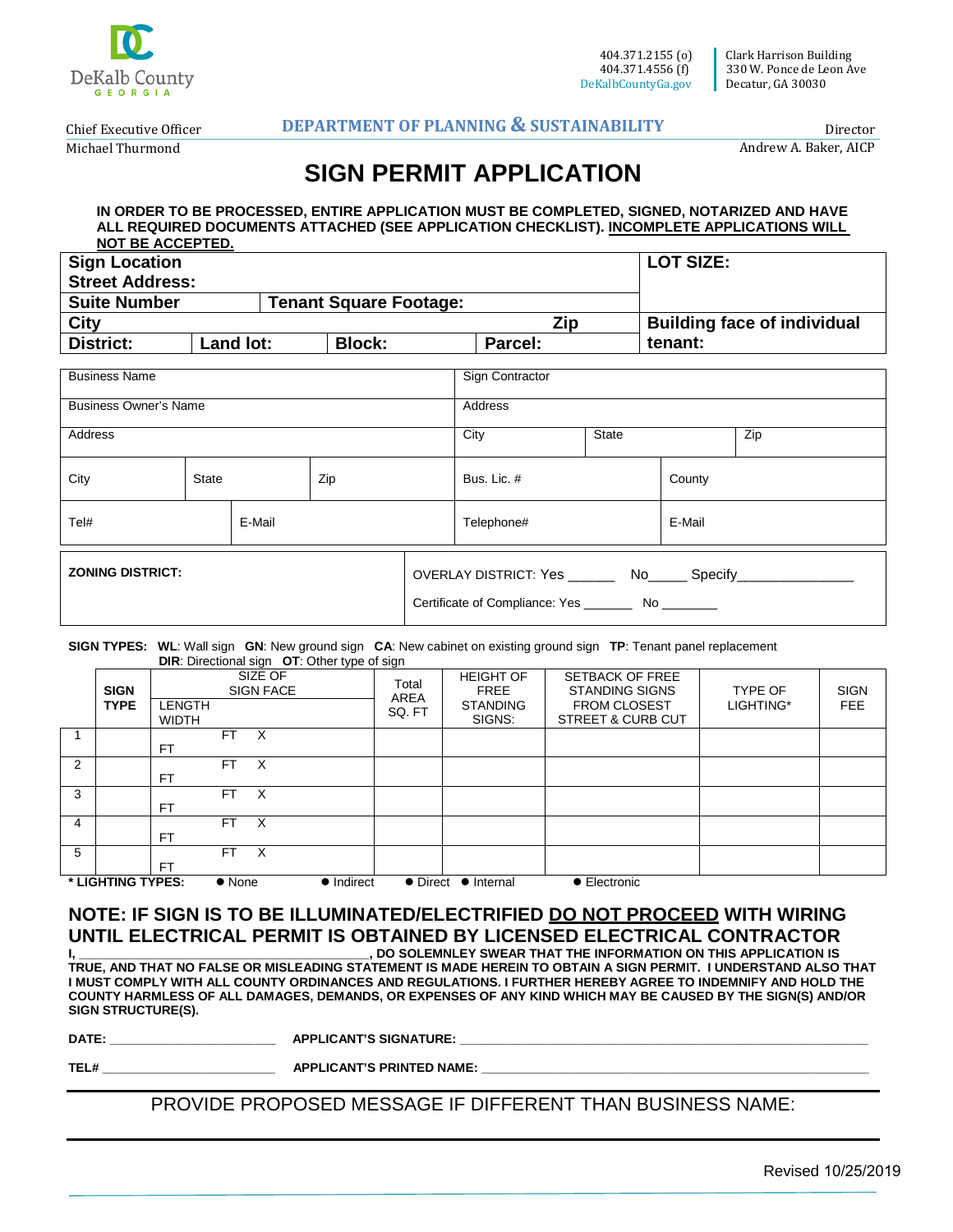

#### **SUBMITTAL CHECKLIST FOR ALL PERMANENT GROUND AND WALL/CANOPY SIGNS**

| FOR ALL SIGN APPLICATIONS                                                                  |
|--------------------------------------------------------------------------------------------|
| Application Form (completed and signed).                                                   |
| Written and notarized permission from the owner/agent to install the sign on the property. |
| Current Copy of Business License (for the Contractor).                                     |
| Number or reference to existing or pending certificate of occupancy for tenant             |
| Business License # (existing or pending) for Tenant                                        |
| Certificate of liability of sign contractor                                                |
| Documentation of Aggregate Sign Area for the lot (documenting total square footage of      |
| signs on the property) $(2 \text{ copies}) - NOT REQUIRED FOR TENANT PANEL CHANGE-$        |
| OUTS OR FOR PROPERTIES WITH COMMERCIAL SQUARE FOOTAGE OVER 22,500                          |
| <b>SQUARE FEET.</b>                                                                        |
| Drawing or graphic of sign face showing dimensions (size) and copy (2 copies).             |
| Photographs of the site showing the proposed sign(s) are often helpful during the review.  |

| <b>NEW GROUND SIGNS</b>                                                                          |
|--------------------------------------------------------------------------------------------------|
| Site Plan, drawn to scale, or a boundary survey of the property, showing the following:          |
| Proposed location of sign (17 feet from street pavement per Traffic Engineer) or sight           |
| visibility triangle stamped by a professional engineer registered in the State of Georgia.       |
| Location of all ground signs on the property and type of sign (entrance, directional,            |
| identification)                                                                                  |
| Existing and proposed entrances and driveways from public streets                                |
| Distance of proposed ground sign from curb cuts and right-of-way.                                |
| Building location(s), including tenant space.                                                    |
| Floor area occupied by subject owner/tenant                                                      |
| Survey shall be stamped by engineer, surveyor, or architect registered by the State of           |
| Georgia (2 copies).                                                                              |
| If ground sign is over eight (8) feet tall, a building permit must be filed to allow plan review |
| of footing/foundation of sign. An engineer stamped drawing is required, including                |
| foundations.                                                                                     |

#### WALL SIGNS Dimensions of building façade for tenant area depicting height & length of wall where sign is to be installed. Location of proposed sign on wall (cannot exceed 80% of width of applicable wall) Graphic depicting how sign is to be mounted. Tenant square footage. Canopies that extend more than two feet from the building require a building permit accompanied with an engineered stamped drawing. Wall Signs weighing 200 pounds and over must apply for a building permit accompanied with documentation of how the sign is to be anchored to the building.

DeKalb County Sign Ordinance is Chapter 21 of DeKalb County Code of Ordinances and can be found at www.municode.com.

Please call (404) 371-2155 and ask to speak to a current planner who can verify if the property is located in an Overlay District.

The Overly Districts have different sign standards than those in Chapter 21.

All electronic signs require an electrical permit.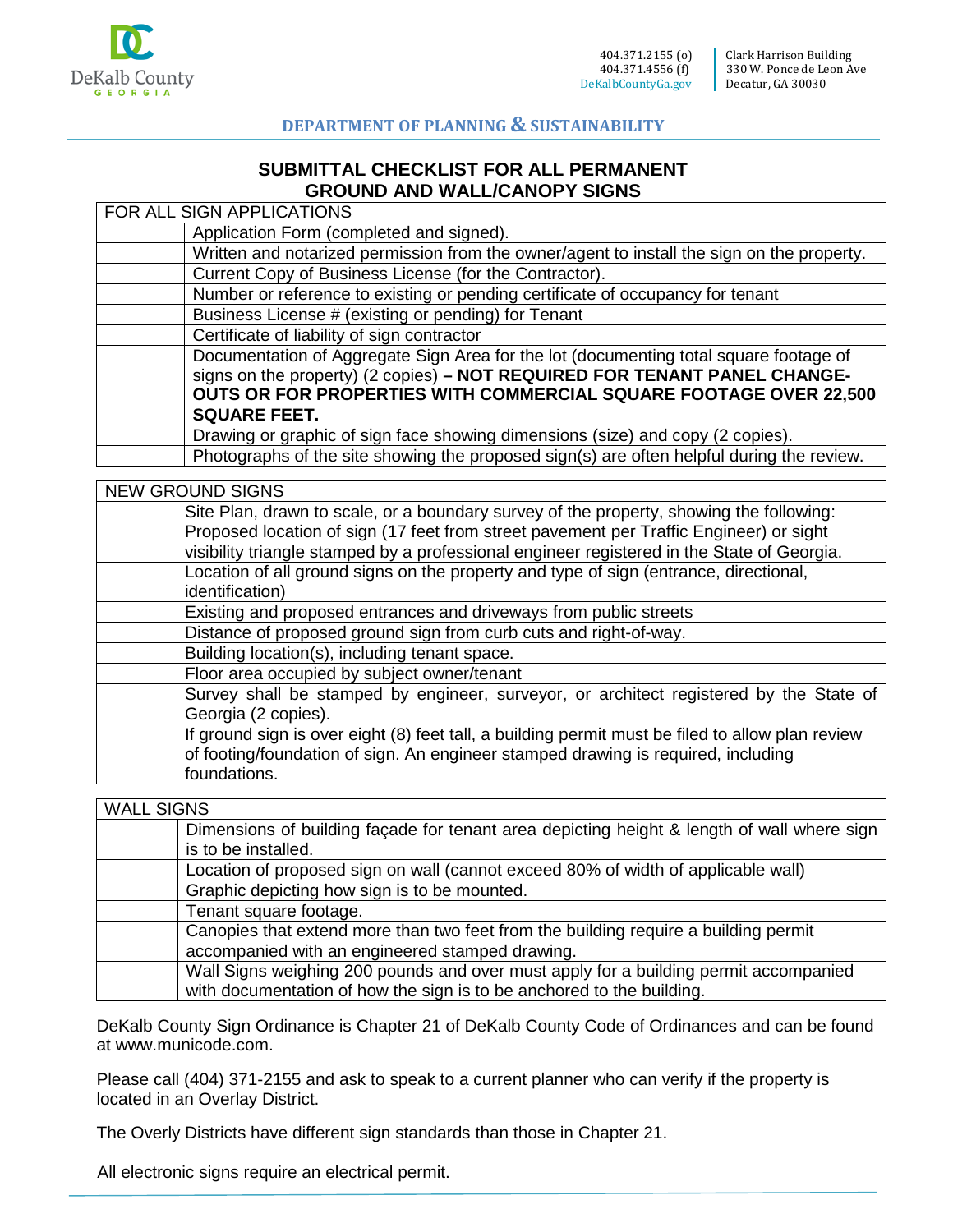

Section 21-20(d) In addition to those regulations set forth in subsection (a) and (b) above, no person may maintain a lot zoned for commercial use where the aggregate signable area exceeds four hundred fifty (450) square feet, or two (2) square feet of signage for each one hundred (100) square feet of floor area, *whichever is greater,* regardless of the construction, placement or type of sign or signs. (Ord. No. 13-03, Pt. I, 6-10-03)

NOTE: for the purpose of this document, consider only signs visible from the exterior of the building(s). Include all ground, wall and canopy signs. Temporary signs do not apply. Sign area shall be measured as specified by Chapter 21 of the DeKalb County Code.

## **EXISTING AGGREGATE SIGN AREA\* \*Only if site has 22,500 square feet of commercial retail space or less**

| <b>Location (Address of Property)</b>                                               | Size of Property (square feet or<br>acreage)                                     |
|-------------------------------------------------------------------------------------|----------------------------------------------------------------------------------|
|                                                                                     |                                                                                  |
| Total Floor Area (Square feet)<br>Of all buildings on the property (please see NOTE | $X$ 0.02 = Total square footage of sign<br>area allowed on the site (see Section |
| above)                                                                              | $21-20.d$                                                                        |

Please provide the following information:

| <b>Sign Type</b> | <b>Square Footage</b> |
|------------------|-----------------------|
| Ground Sign      |                       |
| Wall Sign        |                       |
| Canopy Sign      |                       |
| Total            |                       |
| Date             |                       |

I, \_\_\_\_\_\_\_\_\_\_\_\_\_\_\_\_\_\_\_\_\_\_\_\_\_\_\_\_\_\_\_\_\_, do solemnly swear that the information on this document is true and accurate, and that no false or misleading information or statement is submitted herein to obtain a sign permit. I understand that if I provide false or misleading information or statements in this document I may be subject to criminal prosecution and/or immediate revocation of any sign permit issued as a result of this document. I understand that I must comply with county ordinances and regulations.

Signed:

Name Printed: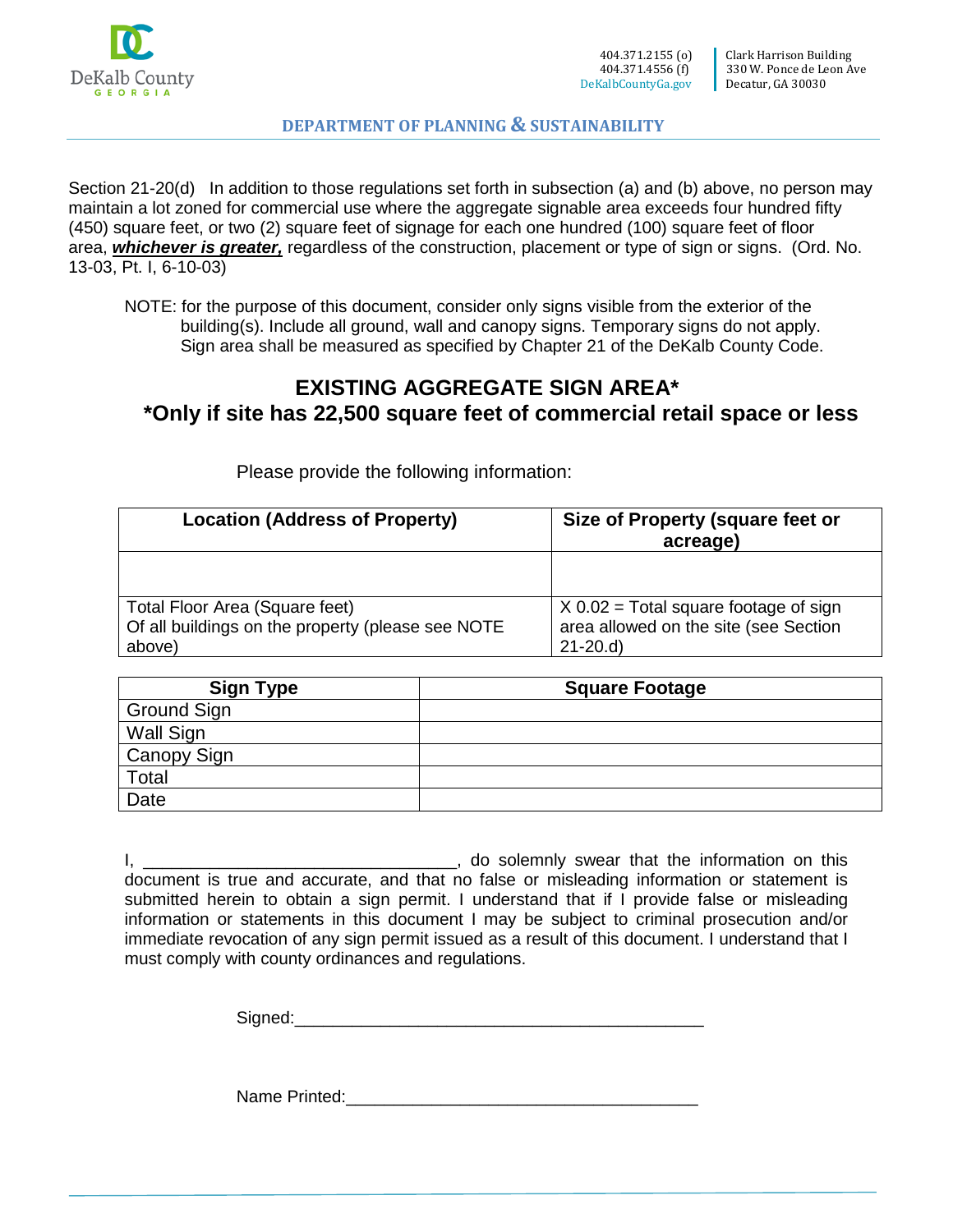

#### **SPECIAL EVENT SIGNS (Temporary Signs) (2 per year for 16 days each issuance)**

| <b>Submittal Requirements</b> |                                                |  |  |  |
|-------------------------------|------------------------------------------------|--|--|--|
|                               | Application Form (completed and signed)        |  |  |  |
|                               | Drawing of sign(s) showing size and copy       |  |  |  |
|                               | Site plan – show distance from curb            |  |  |  |
|                               | Written Permission from Property Owner/Manager |  |  |  |

**Sec. 21-21. Special event signs.** A site containing an authorized use and located in a non-residential zoning district is allowed special event signs for a special use or event, such as, but not limited to, grand openings, seasonal sales, liquidations, going-out-of business sales, fire sales, display of a noncommercial message, and giveaway or free promotions, only under the following conditions and subject to the following requirements:

(1) Prior to the special event or use, and the erection and placement of the sign or device, an application for permit shall be filed with the director;

(2) The signs and devices shall be constructed of, or shall be described as, poster board, banners, metal, wood, pennants, flags, balloons, twirlers, streamers, portable displays and air- or gas-filled figures;

(3) The maximum size allowance for all the devices and signs shall not exceed two hundred (200) square feet;

(4) The signs may be attached to the exterior wall or walls of a building, no higher than the top of the parapet or roof and shall not be placed, located or connected nearer than fifty (50) feet from the center of the street or roadway, or twenty (20) feet from the curb or edge of the pavement, whichever is further from the center of the street or roadway; and

(5) The maximum number of special event sign permits to be issued to a single site or location shall be two (2) per year for a period of time not to exceed sixteen (16) days for each issuance.

Start Date: etc. And Date: the Start Date:  $\blacksquare$ 

Business Name Business License #

Address and Suite #

Property Owner Name **Property Owner Signed Authorization** 

I understand that these are the DeKalb County Standards for Special Event Signs and that I will abide by these requirements. I am aware that failure to comply with said requirements would result in revocation of the permit and/or legal action by DeKalb County.

| For Development Department Use Only: |                                |  |  |  |
|--------------------------------------|--------------------------------|--|--|--|
| Approved Denied By:                  | Date: <u>_________________</u> |  |  |  |
|                                      |                                |  |  |  |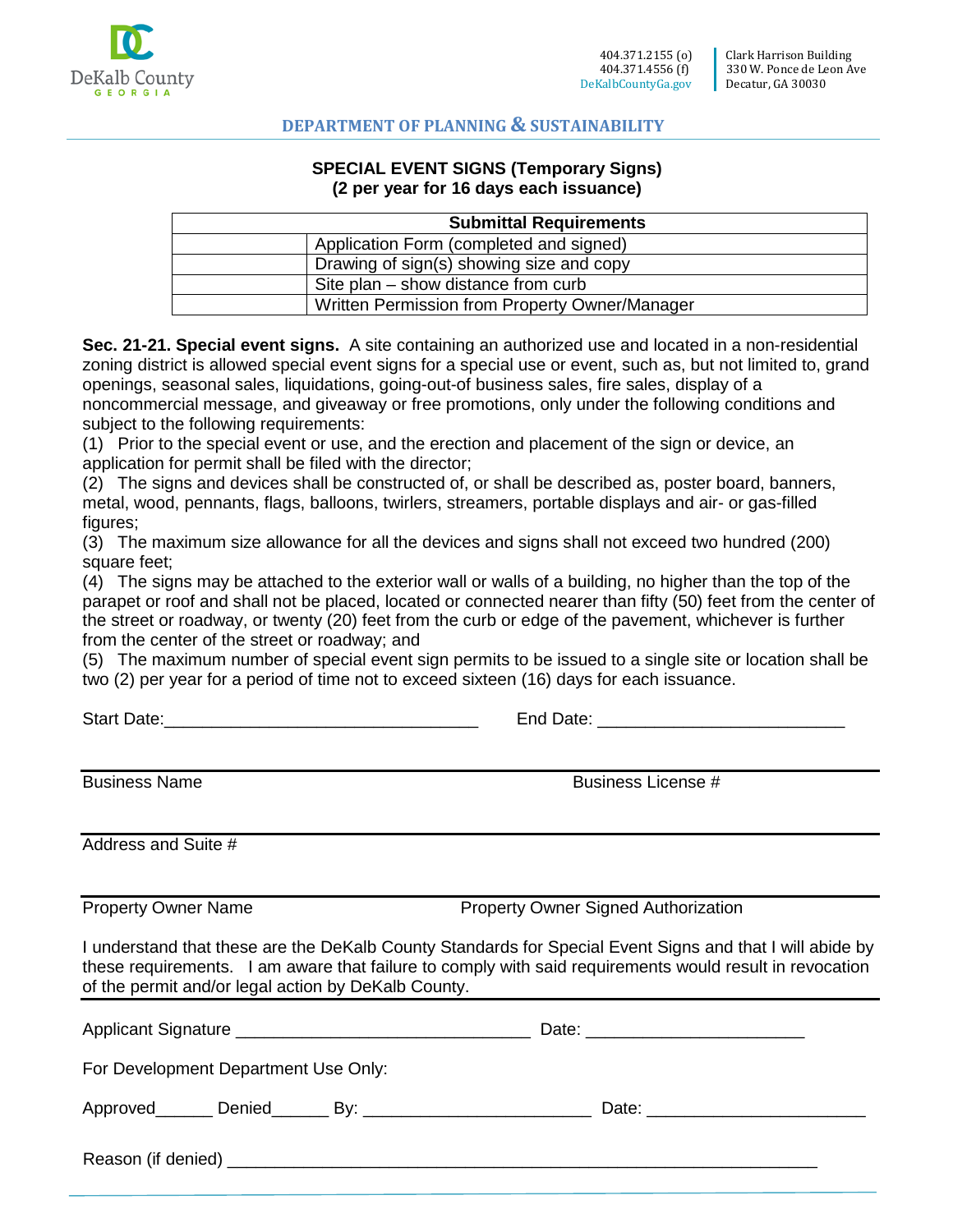

## **Section 21-22. Electronic Signs in M, M-2, C-1 and C-2 zoning districts.**

(a) Electronic signs shall be allowed only in C-1, C-2, M, and M-2 zoning districts, but only if the electronic sign complies with all of the following requirements:

(1) No message may be displayed for less than one (1) second;

- (2) No message may be repeated at intervals of less than two (2) seconds;
- (3) No segmented message may last longer than ten (10) seconds; and

(4) No traveling message may travel at a rate slower than sixteen (16) light columns per second or faster than thirty-two (32) light columns per second.

I understand that these are the DeKalb County Standards for Electronic Signs and that I will abide by these requirements. I am aware that failure to comply with said requirements would result in revocation of sign permit and/or legal action by DeKalb County.

| <b>Business Name</b><br>License # | <b>Business</b> |
|-----------------------------------|-----------------|
|                                   |                 |
| Address and Suite #               |                 |
|                                   |                 |

Property Owner Name **Property Owner Signed** Authorization

Applicant Signature Date: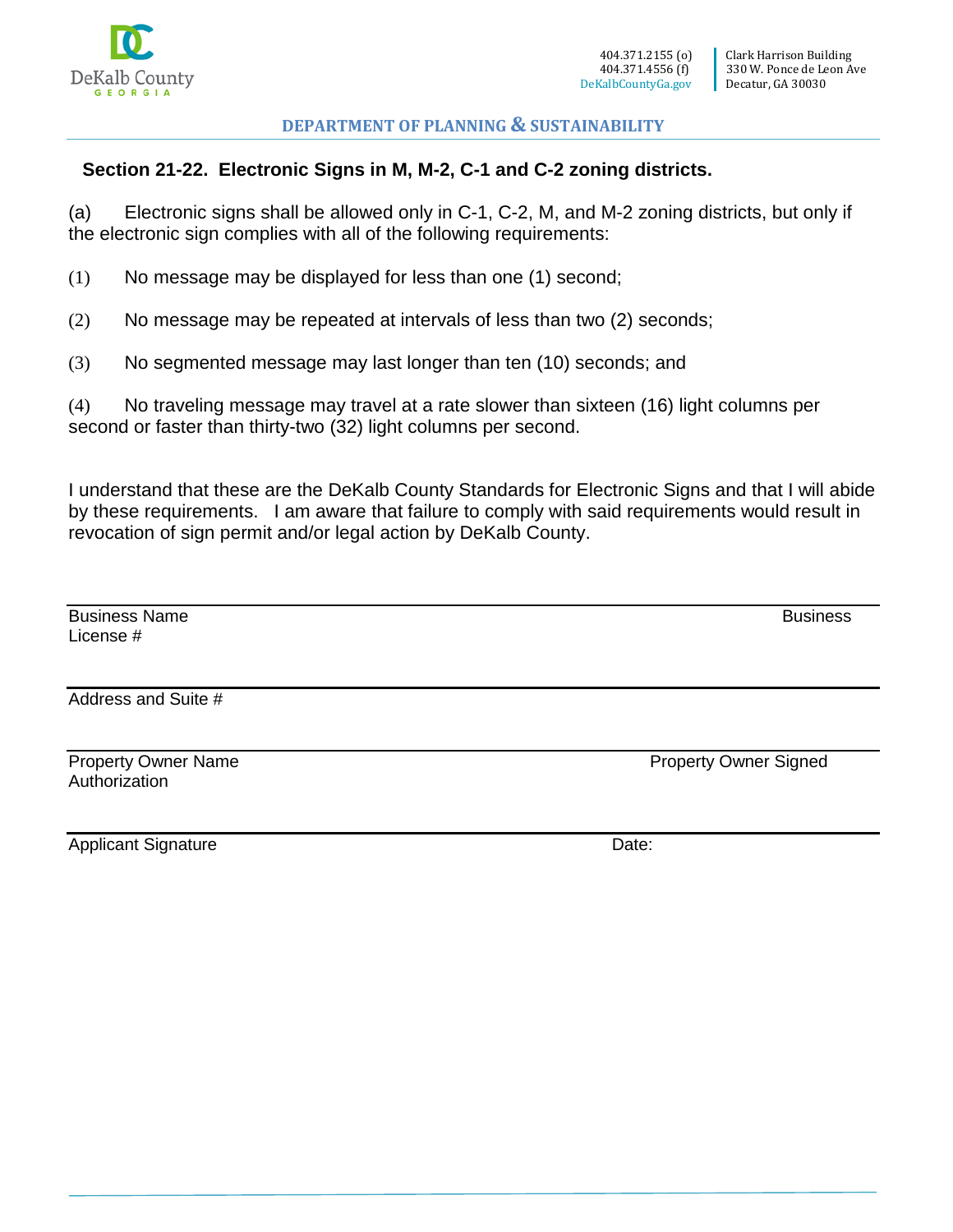

## **Section 21-22. Electronic Signs In Residential Districts** (Adopted May 25, 2010)

(b) Electronic signs shall be allowed in places of worship or in public or private elementary, middle, or high schools, if such establishments are located on property zoned R-200, R-150, R-30,000, R-20,000, R-100, R-85, R-75, R-60, R-A5, R-50, R-A8, R-CH, R-CD, R-DT, RM-150, RM-100, RM-85, RM-75, RM-HD, R-NCD, PC-1, PC-2 or PC-3, **O-I**, so long as the electronic sign complies with all of the following requirements:

(1) Electronic ground signs shall be limited to a maximum height of fifteen (15) feet, and sign copy area shall be limited to one hundred (100) square feet;

(2) Electronic signs may only be located along a major or minor thoroughfare;

(3) Electronic signs shall not exceed a maximum illumination of 6,300 nits during the daylight hours and a maximum illumination of 500 nits between dusk to dawn, as measured from the sign's face at maximum brightness;

(4) Any external illumination devices on an electronic sign shall be effectively shielded so as to prevent beams or rays of light from being directed at any portion of a major or minor thoroughfare, or any residential use; and

(5) Electronic signs shall contain a default design that freezes the sign in one position with no more than a maximum illumination of 500 nits if a sign malfunction occurs.

I understand that these are the DeKalb County Standards for Electronic Signs and that I will abide by these requirements. I am aware that failure to comply with said requirements would result in revocation of sign permit and/or legal action by DeKalb County.

| <b>Business Name</b>       |                                            |
|----------------------------|--------------------------------------------|
| Address and Suite #        |                                            |
| <b>Property Owner Name</b> | <b>Property Owner Signed Authorization</b> |
|                            |                                            |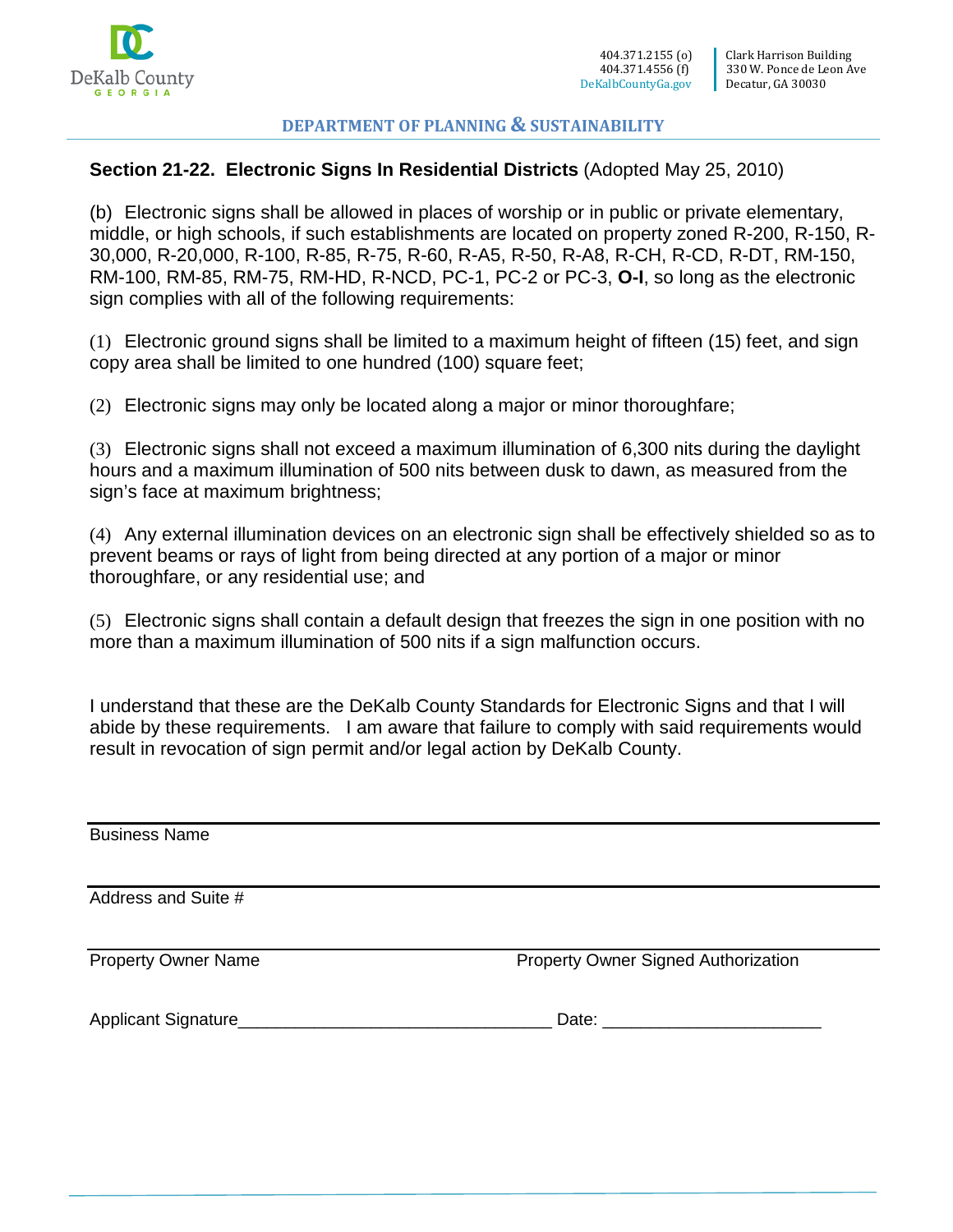

## **Glossarv**

*Aggregate sign area* means the sum total of the sign area of any and all signs for a given lot. Street numbers assigned by the United States Postal Service shall not be considered in calculating the aggregate sign area.

Subdivision signs, flags and banners are excluded from any determination of aggregate sign are in residentially zoned districts. Flags and banners per Section 21-29 are exempt from permitting requirements.

*Building Permit* means an application for review of international building codes adopted by DeKalb County, Georgia for ground/free standing signs that are over eight (8) feet in height; wall signs that weigh 200 pounds or more; or canopies that extend over two (2) feet from a building.

*Building face* means the height and length of the tenant's individual storefront.

*Ground Sign face* means the area inclusive of any border and trim, but excluding the base, apron, supports, and other structural members for ground signs. For double-faced signs, only one side of the sign is used in computing the sign area.

*Overlay District* means a geographic area defined by the DeKalb County Board of Commissioners where certain additional requirements are superimposed upon the underlying zoning district.

*Wall Sign area (face)* means the total area upon which a message is displayed on any sign consisting of the smallest square, rectangle, triangle, circle, or combination thereof, which encompasses the entire sign area for a wall sign.

NOTES: WL means new Wall Sign GN means NEW ground sign CA means new cabinet on existing ground sign TP means tenant panel replacement DIR means directional sign OT means other type of sign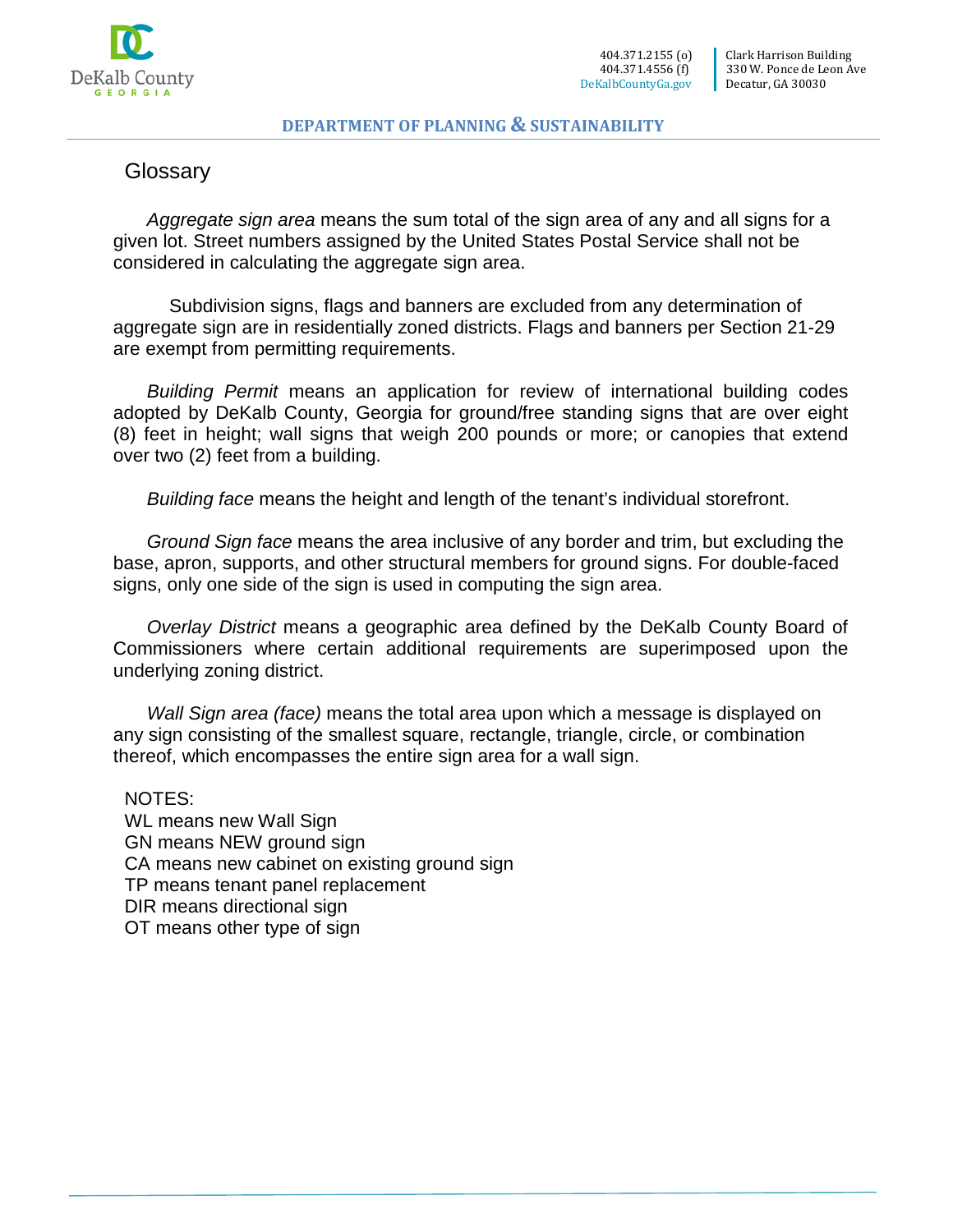

# **AUTHORIZATION OF THE PROPERTY OWNER**

I hereby authorize the tenant **example in the set of the set of the set of the set of the set of the set of the s** 

to install a sign on the Subject Property \_\_\_\_\_\_\_\_\_\_\_\_\_\_\_\_\_\_\_\_\_\_\_\_\_\_\_\_\_\_\_\_\_\_\_\_\_\_\_\_\_\_\_\_\_\_\_\_\_\_\_\_\_\_\_

I hereby certify that the information provided in the application is true and correct.

I hereby certify that I am the Owner or Agent of the Owner of the property subject to the application.

| DATE: | Owner/Agent: |                     |  |  |
|-------|--------------|---------------------|--|--|
|       |              | <b>Printed Name</b> |  |  |
| DATE: | Owner/Agent: |                     |  |  |
|       |              | Signed Name         |  |  |